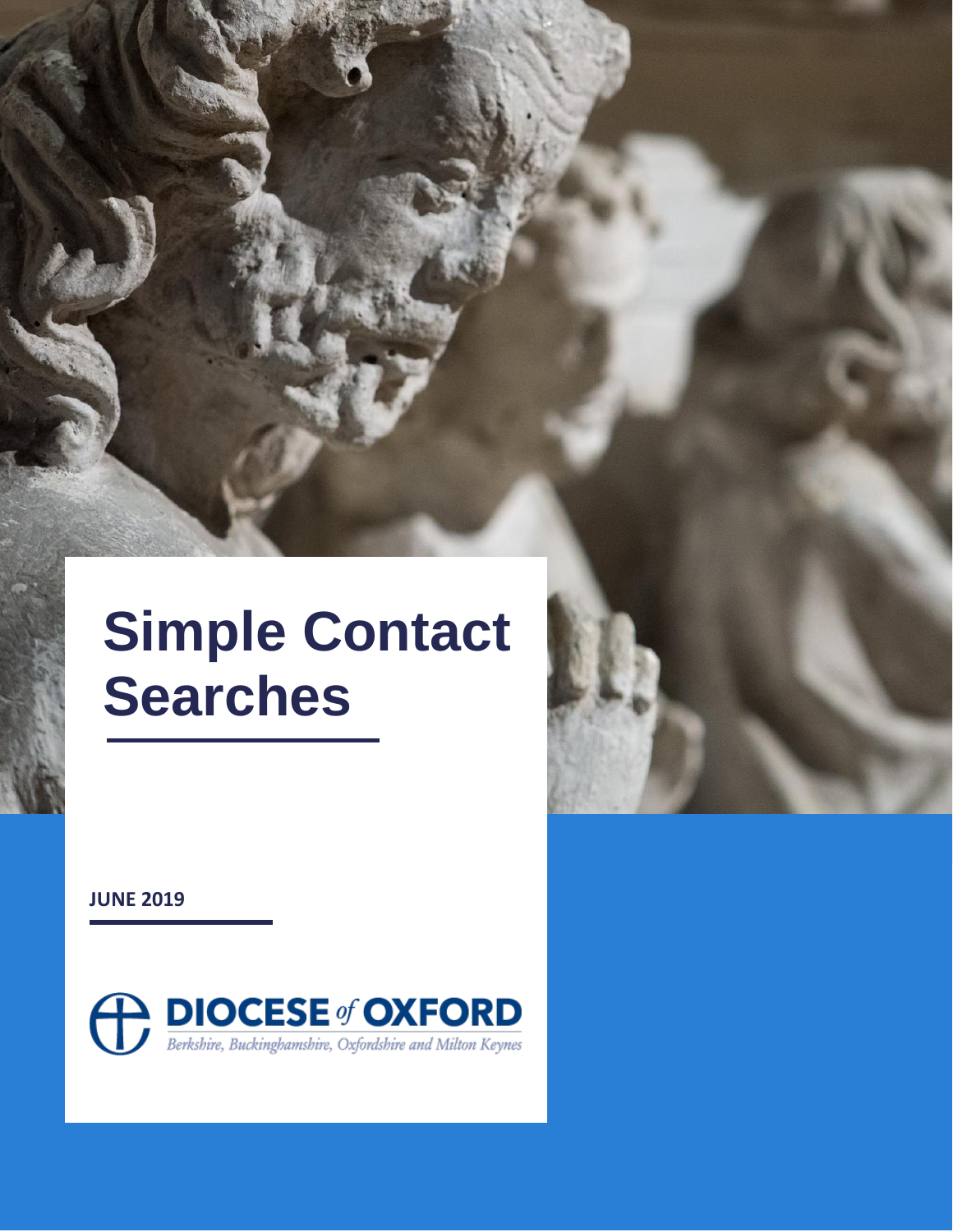## **Simple Contact Searches**

### A basic contact search

**Note: You must be logged into the Contact Management System via [https://cms.cofeportal.org/](https://cms.cofeportal.org/S) See the "Getting Started" guide.**

Go to the **Contact Search** tab

| ₩  | Dashboard               | <b>Q</b> CONTACT SEARCH                                                                   |
|----|-------------------------|-------------------------------------------------------------------------------------------|
|    | Announcements           |                                                                                           |
|    | Contact search          | <b>CONTACT SEARCH</b>                                                                     |
|    | Post search             | STANDARD SEARCH FORM<br>ADVANCED QUERY BUILDER                                            |
| o  | Place search            | Use this page to find contacts within the CMS. To constrain your search at and below a pa |
| Q  | National directory      | Advanced options allow searches by postcode and for past and future-dated posts.          |
| a. | Request CMS access      | Search criteria                                                                           |
| 冎  | My saved searches       | Contact<br>$\boldsymbol{\Theta}$                                                          |
| 圓  | Diocesan saved searches | Search name fields only?                                                                  |
| Ռ  | <b>Reports</b>          | Show advanced search options [+]                                                          |
| ☞  | 1<br><b>Activities</b>  | Q Search<br><b>C</b> Reset                                                                |
|    | Help                    |                                                                                           |

In the Standard Search Form (tab): Search Criteria you can search by **Contact** (broadly or just within the name field); by **Place** (or places) or by **Role** (or roles), or a combination of all three.

**TIP: Using the "AND" operator will help you find more relevant results.**

"Smith" returns 124 contacts "John Smith" returns 679 contacts "John AND Smith" returns 10 contacts "John AND Smith" (name fields only) returns 7 contacts For each contact you can click the **B**O<sub>pen contact</sub> button to view more details.